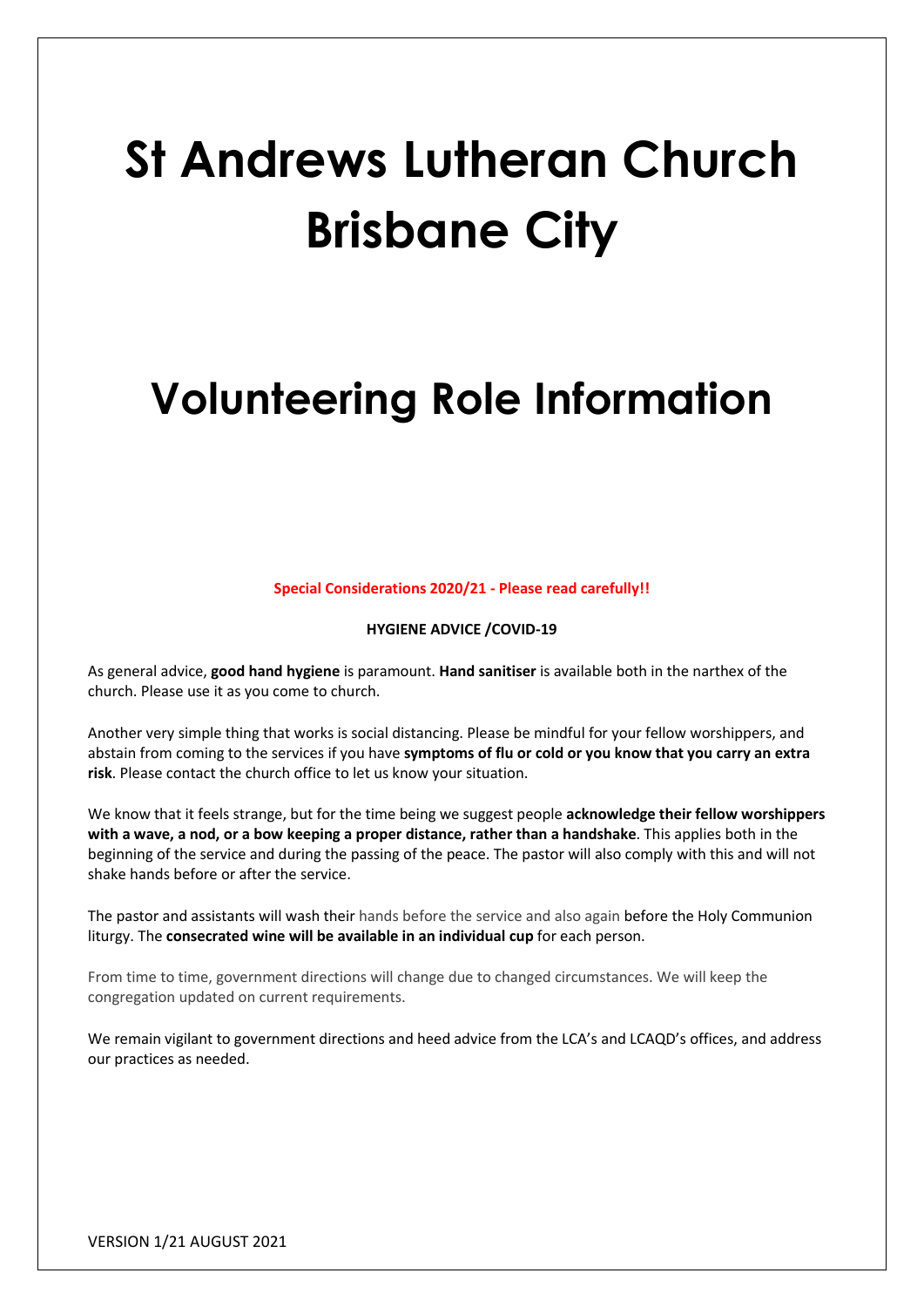### <span id="page-1-0"></span>Welcome to Volunteering!

We value **service***.* We are passionate about seeing many people serving our congregation to welcome, equip and lead others so we can build friendships, share our faith and invite others to walk with us.

There are many different ways that people can serve God in this congregation. Some are formal, others are informal. There are also opportunities for us to serve beyond the congregation and connect with the wider community.

We recognize that together we are the body of Christ. We are each unique parts of the body. Each part is important and has its own unique role. If one part doesn't do its part the entire body is affected. If one part of the body tries to do what another part of the body is designed to do, that part is stopping the rest of the body from serving.

To enable us to serve well together, we have developed brief job descriptions for each of our key areas of formal service in the congregation and beyond. Most of our tasks are 'rostered' to enable as many people as possible to serve. It Is important that we work as a team – learn new skills and share responsibilities so that we can all step in as needed to ensure the jobs are done.

Our congregation is to be a safe place for both children and adults. Therefore, it is important that all volunteers whose role involves serving with other people (e.g. pastoral assistants, ushers, communion assistants, etc) undergo LCA Professional Standards Core Training and undergo refresher training when it falls due. All who wish to volunteer to serve in our children and youth ministries (where parents are not present with their children) must undergo additional training.

Thank you for your willingness to serve.

If you have any questions please contact: Karyn Cullen, Safety Co-ordinator or Shiron Dixon, Chair

If your defined task is a 'rostered' task and you are unable to fulfill your duties on any given day, it is your responsibility to swap with someone else on the roster who understands your task and to let the church office secretary know that you have swapped.

We publish rosters regularly and you will be contacted to advise your likely availability in advance.

If you know in advance that you are unavailable to serve on particular days please liaise with others on the roster to swap duties or let Carmen Ost in the church office know at least a week before.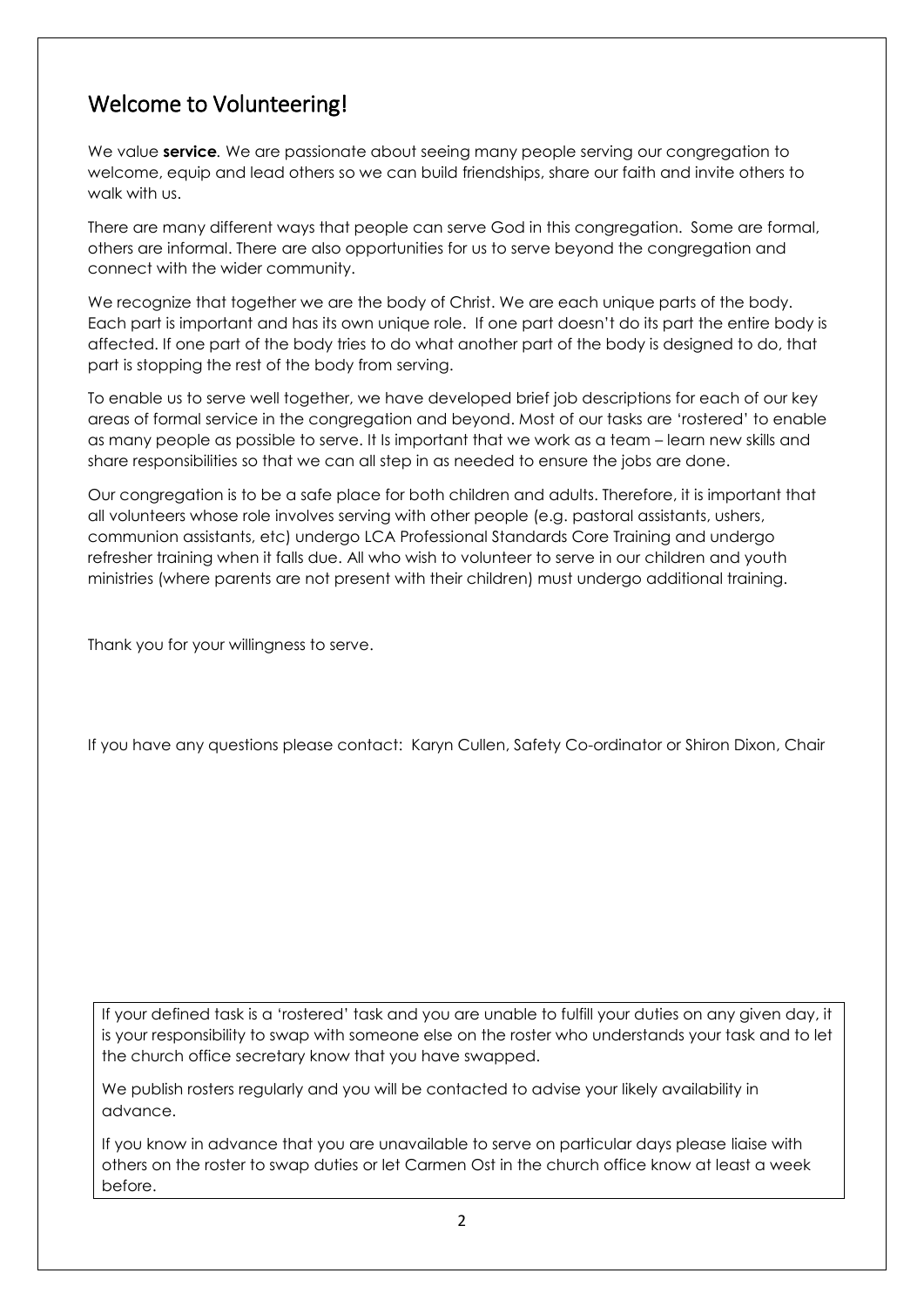### **Contents**

| St Andrews Lutheran Church Brisbane City Volunteer Expression of Interest 16 |
|------------------------------------------------------------------------------|
|                                                                              |
|                                                                              |
|                                                                              |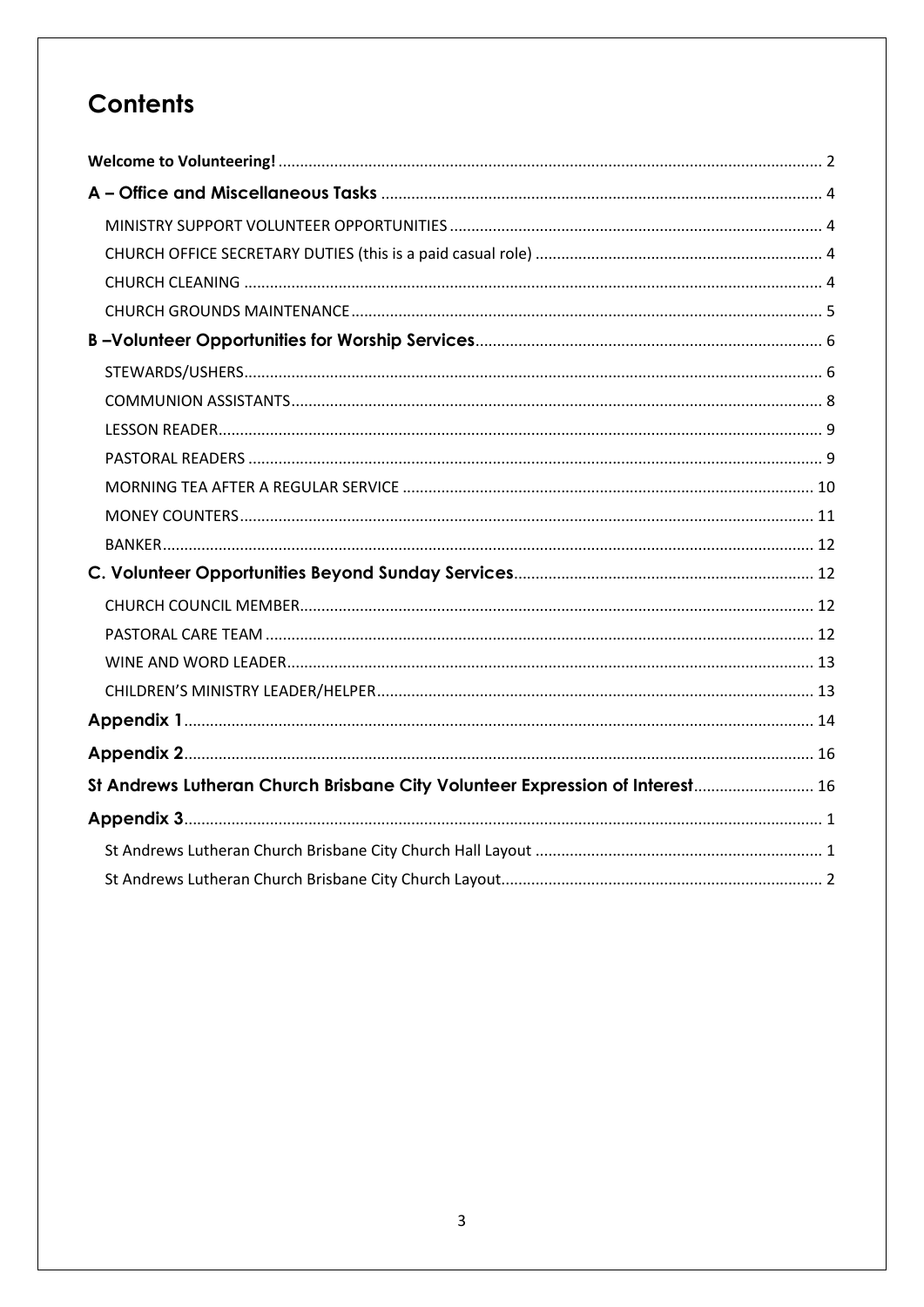### <span id="page-3-0"></span>**A – Office and Miscellaneous Tasks**

#### <span id="page-3-1"></span>**MINISTRY SUPPORT VOLUNTEER OPPORTUNITIES**

There are many opportunities to volunteer. Help is always needed and appreciated in the church office, for instance, as the Church office secretary only works 1 day per week.

Please contact the Church office secretary with the completed expression of interest form at the end of this document if you are interested and able to help out in the office or in any of the roles below, letting them know the days and times you will be available.

Some examples of volunteer opportunities include:

- Compiling and folding the church newsletter
- Preparing and collating resources and promotional materials
- Ensuring that adequate 'Welcome' forms are in the pews, weekly.
- Cleaning the church
- Decorating the church for special services.
- Spring cleaning the kitchen once a quarter.
- Compiling and folding the church membership book annually.
- Gardening around the church.
- Periodic cleaning of cupboards and other storage areas.
- Maintaining the library.

Volunteers will receive any training that they require to complete their tasks.

#### <span id="page-3-2"></span>**CHURCH OFFICE SECRETARY DUTIES (this is a paid casual role)**

- Answer phone, help with enquiries, refer on to pastor or other relevant people as needed
- Publish and print bulletin.
- Check the PO Box weekly
- Send out newsletter via email and post
- Upload newsletter to church webpage.
- Maintain and update church webpage.
- Send roster reminders via email or text.
- Post to the St Andrew's Facebook page as required.
- Prepare and print promotional materials for weekly newsletters and church events.
- Prepare and collate other resources and materials as required.
- Maintain up to date contact details of members.
- Compile church statistics for LAMP, ACNC and CCLI
- Order consumable office items such as paper and stamps
- Order worship materials when needed, baptismal candles, communion wafers, bible study books, candle transfers, etc.
- Record baptisms, weddings, funerals and confirmations in church book
- Prepare in-service items for the above events, certificates, candles or application forms.
- Order disposable cups, plates etc as required under COVID or other guidelines

#### <span id="page-3-3"></span>**CHURCH CLEANING**

- Church to be cleaned at some point during the week indicated on the roster.
- Please inform the office when you will be there. (The Church office secretary can let you know if and when the church is being used)

All cleaning supplies are located in the cupboard between the kitchen and the second bathroom. Refer to appendix 1

- List for cleaning church
- Regular cleaning tasks
- Vacuum floor area including altar carpet, vestry and narthex
- Vacuum internal windowsills
- Vacuum stairs to organ loft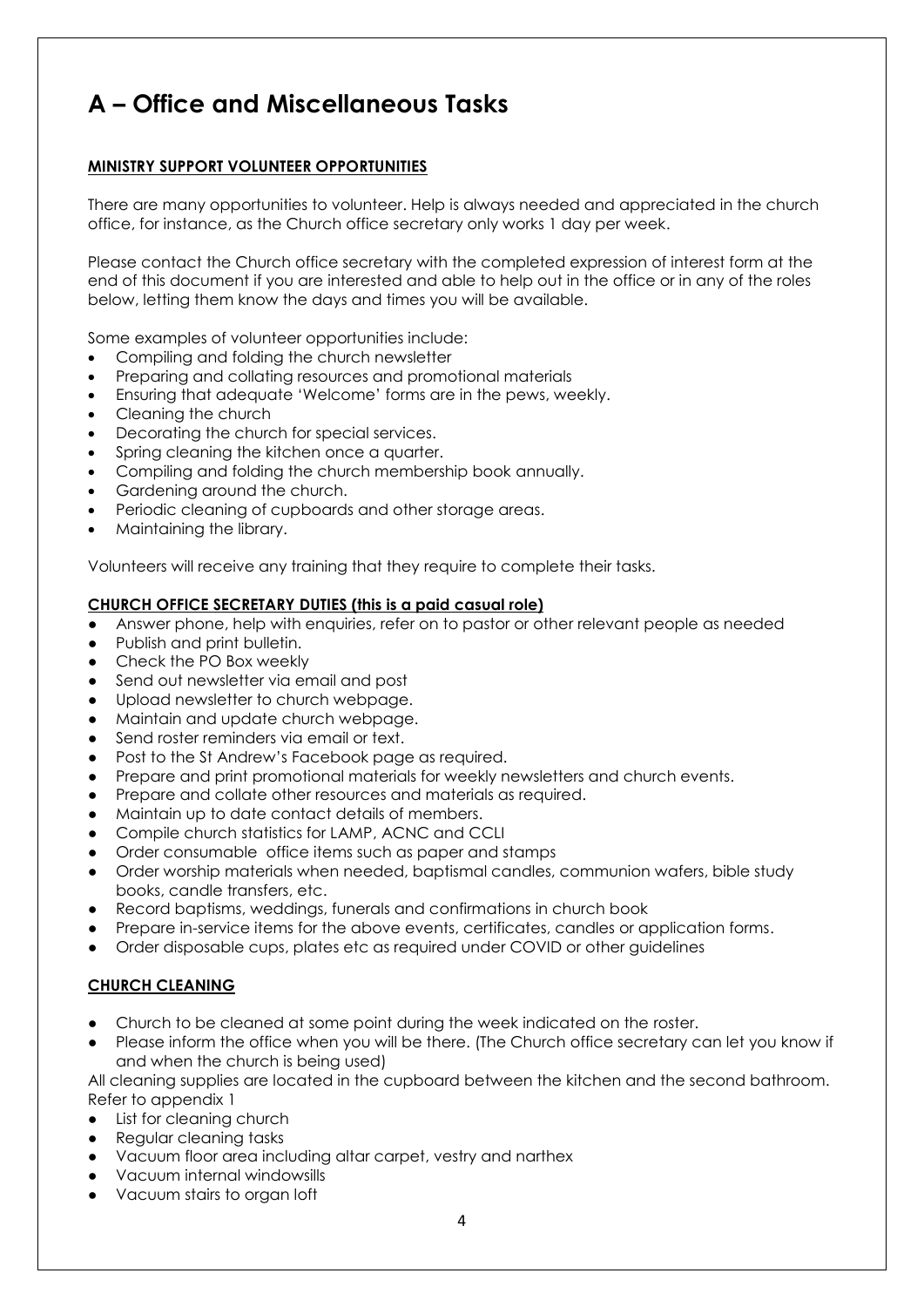- Vacuum choir /organ loft area
- Wipe down backs of pews with O'Cedar oil or other polish and clean cloth
- Wipe down handrail to loft stairs
- Empty vacuum contents into bin before returning
- Check bins in vestry and narthex, empty if necessary
- Turn pew cushions where necessary
- Pew cushions can be washed if soiled on wool setting. Please advise the office if you do take covers home to wash and keep in mind Service times.

Spring cleaning items

- Clean windows Wash floor
- Wash pew cushions as needed
- Please notify the Church office secretary if any cleaning supplies are getting low or if the vacuum cleaner is not working properly

#### <span id="page-4-0"></span>**CHURCH GROUNDS MAINTENANCE**

- Watering. mowing and weeding as needed
- Planning for and coordinating working bees for garden replanting and other design change as needed
- All equipment is stored in the garden shed
- Please notify the Church office secretary if any supplies are getting low or if the equipment is not working properly
- Ensure compliance with current Covid requirements, including check-in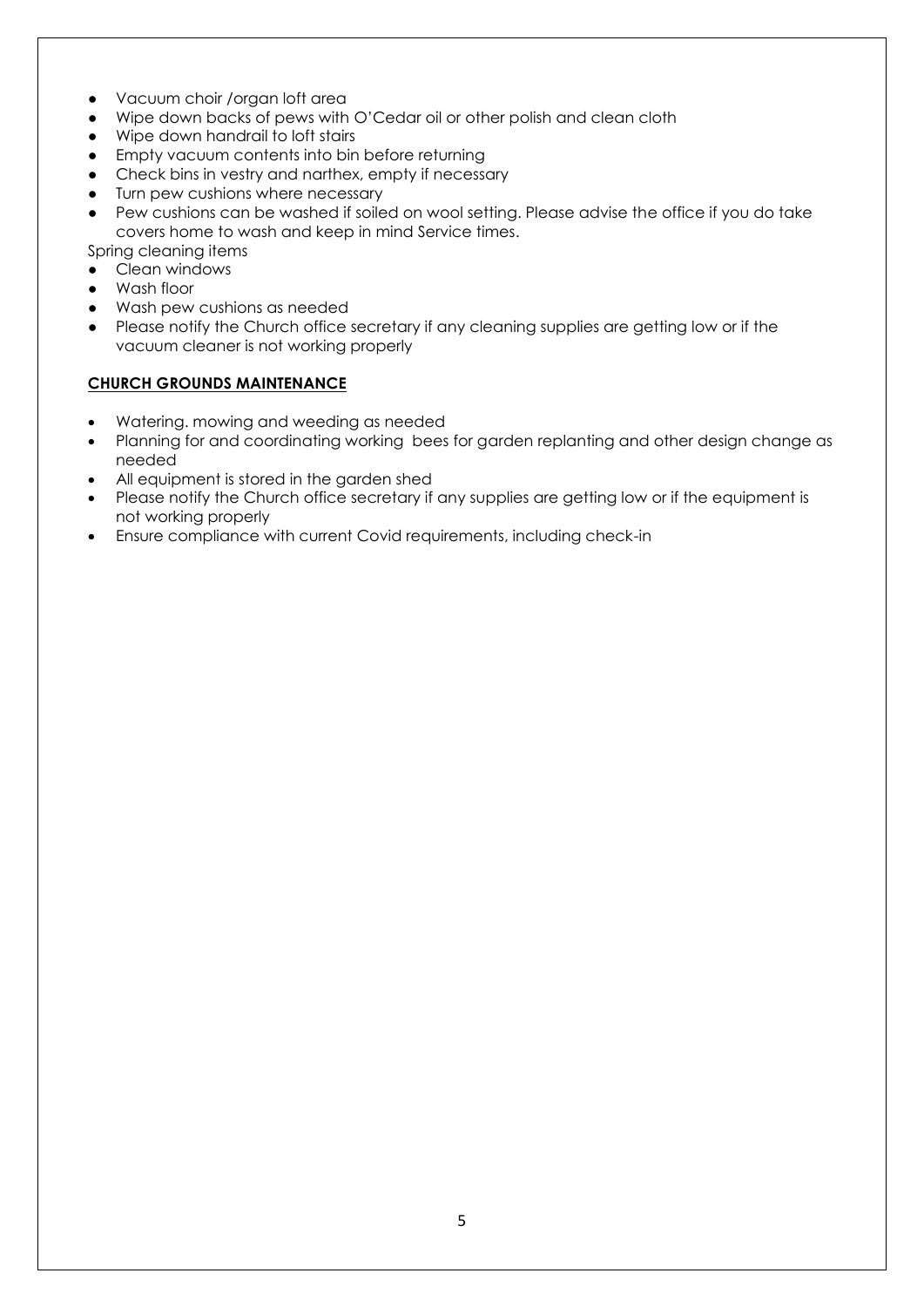### <span id="page-5-0"></span>**B –Volunteer Opportunities for Worship Services**

There are many people needed to make a worship service happen, to ensure that everything is running smoothly, and to make it a welcoming place for everyone.

Please contact the Church office secretary if you are interested and able to help as a Steward/Usher/Covid Warden, Covid procedures announcements, Pastoral Assistant or Reader.

#### <span id="page-5-1"></span>**STEWARDS/USHERS** (2) + **COVID WARDEN**

- Arrive no later than 30 minutes before the service.
- Meet pastor to be briefed on any special events for the day.
- Hand out weekly news bulletins near the two entrance doors to the foyer.
- Make sure, as far as possible, that people are checked in and seated as appropriate to the prevailing Covid restrictions in the church for the start of the service.

#### **Before the Service**

- Unlock foyer entrance doors (front and back doors), internal church doors, and vestry door. (keys are hanging on a hook in the left cupboard at the back of the church)
- Turn on all lights foyer, toilet, worship space and behind altar.
- Turn on fans as required.
- Check that the contactless hand sanitizer is turned on and working. Place a pump bottle of hand sanitiser on one of the entrance tables.
- Turn on PA [up stairs]and hearing impaired amp [foyer near pulpit]
- Check battery charge in head piece microphone for Pastor/s (Spare batteries are in cupboard in vestry)
- Check lectern microphone is working.
- Put up hymn numbers when required (not during Covid)
- Check candles for prayer bowl (not needed during Covid)
- Light candles (Paschal and prayer bowl if used)
- Move appropriate signage from storage and place it at the entrance to the car park
- Place metal sheet in front of car park boom gate sensor to hold it open
- Clear the sanctuary area of any excess items that the pastor does not need for the service (i.e. chairs, amplifiers etc),
- Check that the centre aisle is clean. (Vacuum if necessary)
- Check if there is a baptism if so, fill bowl with 'lukewarm' water, ensure the baptismal certificate and candle are available and consult with the Pastor officiating as to their requirements for the service (including your role) as formats can vary with Pastors and the scenario
- Inspect toy area and toys for any safety issues (during COVID no toys are provided)
- Familiarise yourself with the Covid procedures (available from any Karyn Cullen or another Church Council member)
- Make sure you have read the pew Bulletin beforehand and understand the announcements.
- Meet pastor to be briefed on any special events for the day.
- Have one person near the entrance. When weather is fine you may like to greet people outside. Be vigilant about social distancing for Covid procedure compliance, but your smile can be your welcoming instrument!
- The other may 'float' around in the foyer, particularly focusing on visitors/newcomers and assisting the Covid warden on duty.
- If the car park is expected to be rather full, a  $3<sup>rd</sup>$  person may act as a car park attendant.
- Identify visitors and welcome them.
- Answer visitor questions. Offer headphones if hearing assistance is needed.
- Give helpful directions and explanations to visitors.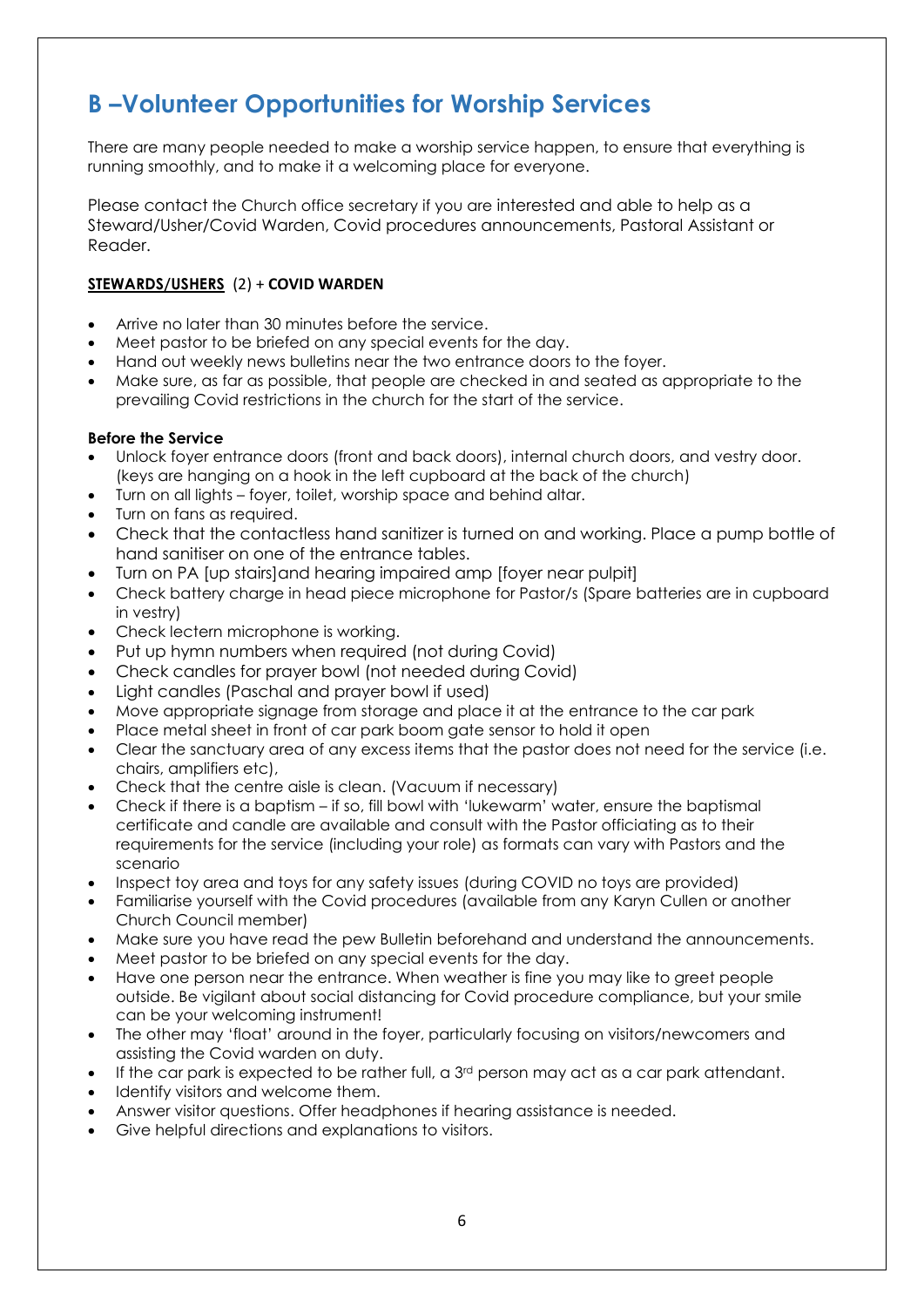#### **COVID SPECIFIC REQUIREMENTS**

- Treat hands with sanitizer regularly
- Set up QR codes and copy of declarations in an accessible place in the foyer (attached to 2 tables)
- Ensure that the collection basket is in place at the rear of the church at the end of the aisle on a small table
- Wipe all top of seats in the worship space and railings at front of church with sanitiser
- Sight check-in in 'tick' on the attendee's phone
- Sign in those without phones on your phone check in as a guest and collect a phone number and email address if they are a visitor.
- Explain the procedure for check-in to all attendees, as needed.
- Take every attendee's temperature explain what you are doing and ask their permission (above 37.4 is concerning, especially if showing symptoms as well; in that case, suggest the person does not enter the church and if they want to stay, set them up with a mask and a place at the rear of the church well clear of others; if there is any disruptive or non-cooperative behavior alert a Church Council member for further action.)
- Direct attendees to the contactless hand gel at the right of the entry to treat their hands
- Explain that people are to sit in front of a lanyard family groups can sit together but maintain 1.5 m from the next person or group.
- Announcements about the Covid procedures during the service will be printed to be used by the announcer.

#### **During the Service**

- Sit near the back and welcome late comers.
- During the bible reading count 'heads' Adults and Children (Approx 16 and younger).
- Make a note of totals including late arrivals on a slip of paper and place in the offering basket by the end of the sermon.
- Collect the offering. (Retiring offering during Covid)
- Direct people forward for Holy Communion start from the front of the lectern side, and finish at the front of the pulpit side.
- Make sure musicians are able to commune when they are ready.
- Ensure that the outside foyer entry doors are in the closed position (i.e. not wide open), especially when the weather is really cold/hot or windy. This also reduces noise from outside.
- Ensure that the doors from the church to the vestry and downstairs are shut during the service to reduce noise.

#### **COVID-SPECIFIC REQUIREMENTS**

- Monitor that all people remain in their seats apart from attending communion
- Continue to monitor additional arrivals and repeat procedure above for all
- Act as usher for communion queue to ensure a 1.5m space between communicants/groups of communicants
- Take a photo of the worship space (to show where people are seated to assist contract tracing efforts) – send to Church office secretary for contact tracing records

#### **After the Service**

- Extinguish candles being careful not to spill the wax on the cloth or on yourself.
- Turn off fans.
- Advise collection counters of number of attendees and communicants (if note has not been placed in the offering basket).
- Turn out lights worship space, foyer, toilet and altar lights.
- Turn off PA system
- Check that worship space doors are secure.
- Lock main doors and return key to cupboard.
- Start packing up only once the fellowship after the service has ended
- Help visitors to connect with regular members– although note that lengthy 'loitering' at the church steps in a group is not currently encouraged for Covid procedure compliance. You may wish to give visitors a copy of any relevant contact information and specifically invite them to morning tea and show them the way to the hall.
- Pack away any signage.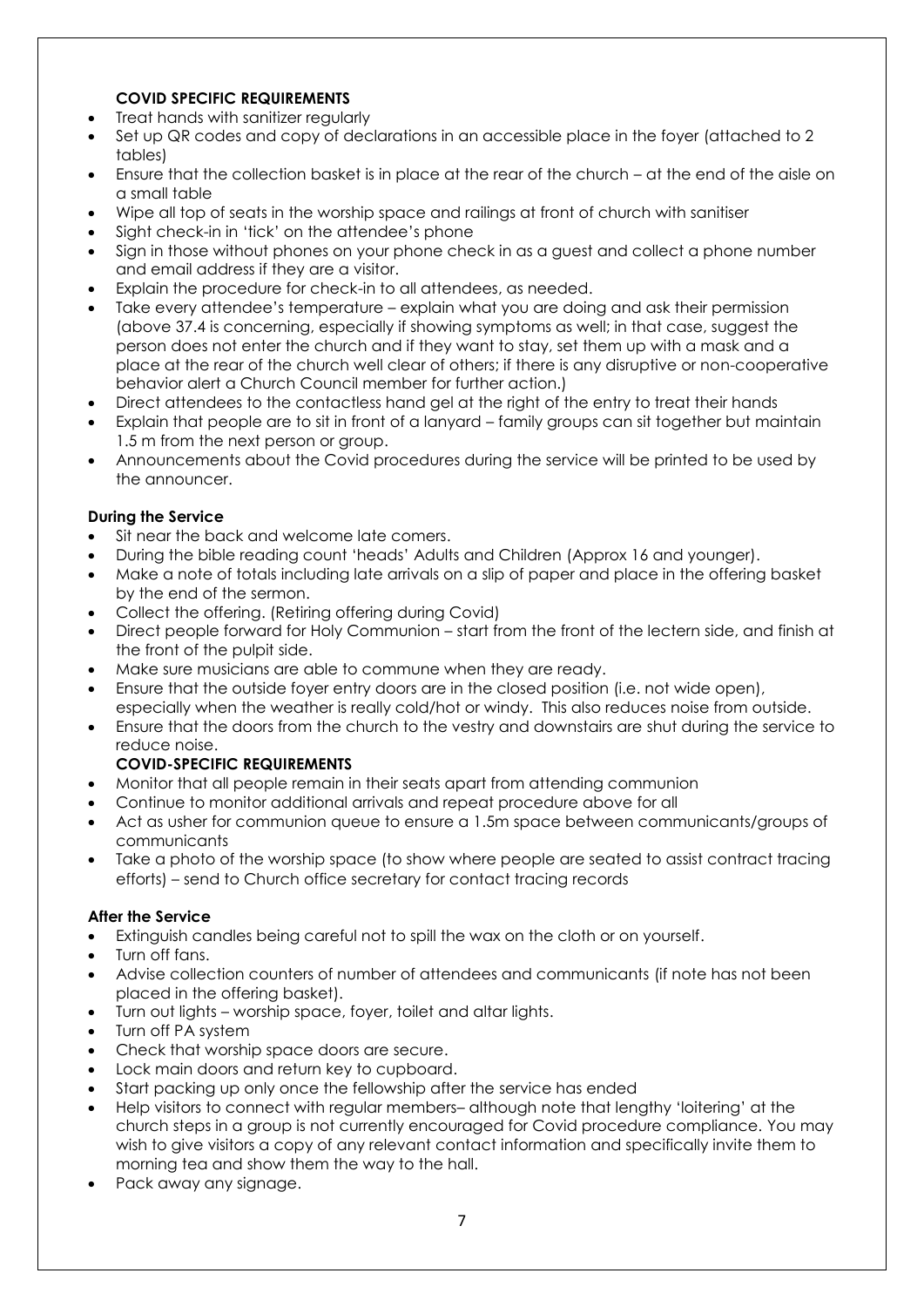- If a baptism has occurred Remove water from Font.
- Check for any papers left in the worship space and remove.
- Return your 'volunteer' badge, if you have been wearing one.

#### COVID-SPECIFIC REQUIREMENTS

- Act as usher for leaving the church to ensure a 1.5m space between attendees and direct leaving the church from the rear pew to minimize congestion in the aisle
- Stay until visitors go or as long as you can.

<span id="page-7-0"></span>**COMMUNION ASSISTANTS** (usually 2 if Holy Communion, 1 under Covid arrangements)

Attend training when advertised in the bulletin.

#### **Communion Assistant 1**

#### **Before the Service**

- Ensure that the other pastoral assistants that are rostered are all present and ready to serve.
- (There is a list of trained pastoral assistants on the list of elected and non-elected volunteers who can be approached if the rostered person is not available)
- When Holy Communion is celebrated the Head Pastoral assistant for the day (1st name listed on the roster) is to arrive 45 minutes before the service.
- Prepare elements for Holy Communion in the vestry and then place on the altar.
	- o 1 Silver chalice of port with one mouthful for pastor only
	- o 2 Silver trays with individual cups spaced so as to avoid a person picking one up touching another and filled about ¾ full (about 0.5mm high)
	- o 2 silver plates of wafers (Use previously opened first from container in drawer in vestry kitchen)
	- o The covered serving dish with 1 wafer for the Pastor o 1 silver tray with a supply of about 20 -30 wafers
	- (more if a special service)
	- $\circ$  1 serviette and a cover cloth for the plate of wafers.
- Ensure the washing up sink is half full of warm water and soap or handwash and a dry clean towel are available for hand washing prior to the distribution.
- Light the candles 5 minutes before worship. (The large Paschal candle and the large candle in the prayer bowl are also lit)
- Ensure a table with table cloth is in front of pews either side of the aisle and a column with a plastic bowl on top for the returned individual communion cups.



- Check Parament colours and candles. (Paraments are stored in the cupboard in the vestry. A 'parament colour calendar' is available from Pastor, and colours are listed in the roster)
- Ensure that set up is complete 10 minutes before the service.
- Meet Pastor in vestry 15 minutes before the service starts for prayer and special instructions.

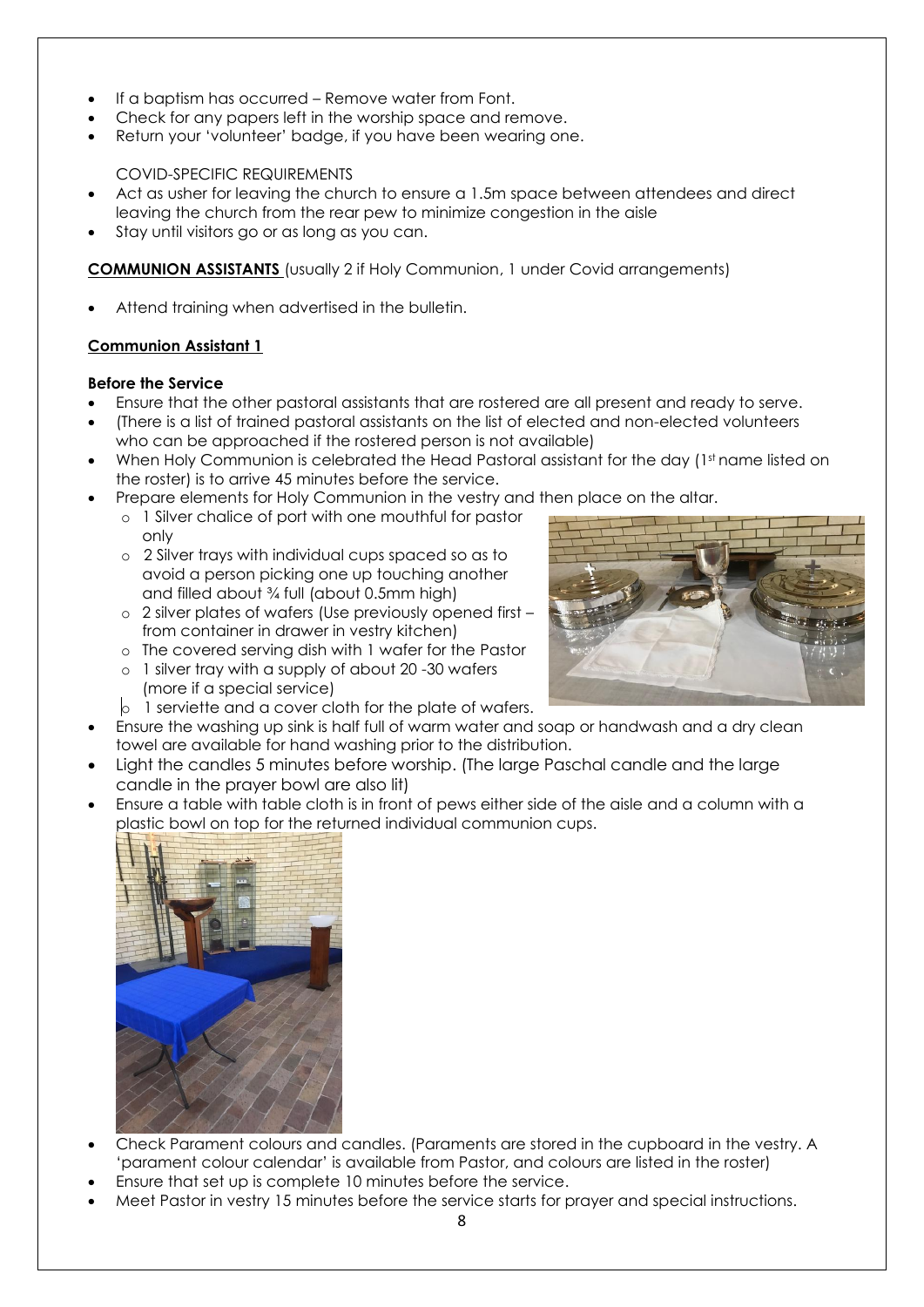#### **Other Communion Assistants**

#### **Before the Service**

- Other Pastoral Assistants to arrive15 minutes before the service.
- Meet Pastor in vestry for prayer and special instructions.

#### **All Communion Assistants**

#### **During the Service**

- After 'the Peace' is shared in the HC liturgy and during the hymn, the Pastoral Assistants come forward to wash their hands in the vestry preparation area and then return to the altar to receive HC and help with distribution. (Pastor will serve you the wafer and give you the wine trays to set on tables, one for each column of pews; then you will stand behind the lectern side table first take your individual cup and then direct each communicant to take a cup from the tray and return it to the plastic bowl nearby )
- During Communion distribution ensure smooth operation. Share these words with each communicant (the core words are underlined):
- "**Take and drink, this is the blood of Christ shed for you for the forgiveness of sins**."
- When distribution is complete return elements to the Pastor and return to your front pew seat.

#### **Communion Assistant 1**

#### **After the Service**

- Remove all items from the altar.
- Pour remaining wine in the chalice into the memorial rose garden.
- Empty remaining individual cups into carafe and store in refrigerator.
- Place 'opened' wafers in the container marked 'consecrated'.
- Wipe trays to remove any spilt wine.
- Wash wine chalices, and individual cups. Use boiling water from the kettle cooled to a bearable temperature to wash up.
- Take any wet teatowels and used serviettes home for washing and return next Sunday.
- Notify Church office secretary if supplies of communion wine (port) or wafers are running low.

#### **When there is only one Communion Assistant**

 Proceed as for the information for two Communion Assistants, but with individual cups on two small tables, one on each side of the aisle. People will come forward from one side of the aisle at a time. The lectern side comes forward first (guided by an usher). When all from the lectern side have communed, move to the table on the pulpit side and complete serving.

#### <span id="page-8-0"></span>**LESSON READER**

- Attend training when advertised in the bulletin.
- If you change your rostered date with another reader please inform the church office secretary
- Pre-read through the readings carefully a number of times before Sunday and be aware of any unusual words. Pastor is happy to answer questions about pronunciation or meaning.
- Check that the microphone is on and that the book is open at the first reading.
- The first reader can ensure that the book is left open at the correct page for the second reader
- At the end of the reading say, "This is the word of the Lord". The congregation will respond with 'Thanks be to God'.

#### <span id="page-8-1"></span>**PASTORAL READERS**

- The Pastor will arrange for you to provide a pastoral reading service as needed and brief you on the sermon and answer any questions you have
- The lectionary readings will be emailed to you a week in advance if possible.
- Pastoral reading resources are available at lca.org.au (Service resources Worship planning resources – Weekly worship planning)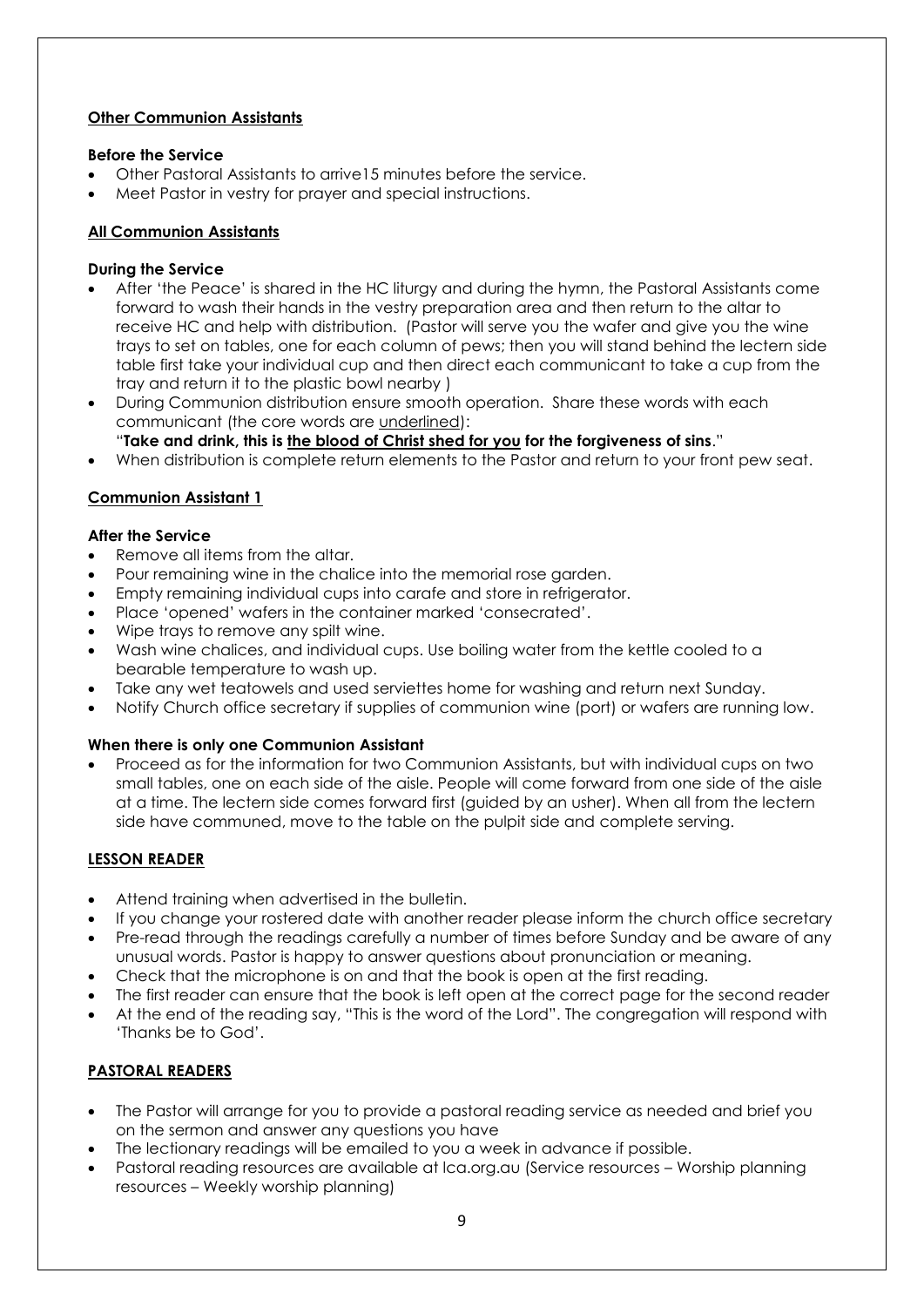- You can pick the hymns or, if the Pastor is available, enlist his assistance to do so.
- Pray about the sermon
- Read through the sermon carefully a number of times before Sunday and be aware of any unusual words.
- The Church office secretary will email the final service order by Thursday early afternoon please contact them if you have any questions.
- Come to the vestry 15 minutes before the service begins for prayer.

#### **MUSICIANS/SINGERS**

Contact Mark Boughen if you are interested and able to help in this area*.* The organist and the Pastor will communicate around the requirements for each service.

#### **Before the Service**

- Attend rehearsals when scheduled by choir leader.
- Arrive before the service to set up microphones and practice.
- Take a moment to pray together before practice begins.
- Provide pre-service and post-service music unless otherwise shown on the service plan.

#### **After the Service**

- Pack up musical equipment with assistance from the sound technician.
- Return music equipment to its regular position for week day use.

#### **FLOWERS**

Contact Church office secretary if you are interested and able to help in this area. The Pastor will advise if flowers are required and appropriate.

- Prepare vases of flowers as required for special services.
- Have flowers placed in the church at least 15 minutes before the service or set in place the day before. If placed the day before, check arrangements prior to commencement of service.
- If one vase has been prepared place on pedestal to the left side of the altar, near pulpit.
- If two vases have been prepared, place them on pedestals either side of altar. One as listed above and the second on blue carpet near candle bowl.
- If flowers are remaining from a wedding etc the office will try to inform you as early as possible.
- Flowers can be prepared and arranged in the hall. Alternatively, if room allows, prepare in the vestry.
- Do not place flowers on top of piano or on pulpit or altar.
- Vases are located in the ante room (near internal stairs) in cupboard.

#### <span id="page-9-0"></span>**MORNING TEA AFTER A REGULAR SERVICE** (2 rostered on)

Contact Carmen Ost in the church office if you are interested and able to help in this area – and only if you are willing to complete the TAFE Covid food service training. All procedures below are subject to the current food service requirements under government Covid safe plans. The main modifications are use of disposable cutlery (as we have no dishwasher) and all food and drinks to be served to people seated at their tables so that only the trained servers serve food and drinks.

#### **Before the Service**

- Arrive approximately 30 minutes before the service.
- Wash your hands thoroughly.
- All equipment can be found in the storage cupboards in the kitchen.
- Fill and turn on the hot water urn
- Check that there is a jug or 2 of cold water in the fridge prepare or freshen those jugs, especially in summer.
- Turn on the lights in the hall (and fans in summer)
- The cups and saucers or disposable cups (and plates if needed for the food) should be set out, including glasses, spoons, dishes for used spoons and teabags. The coffee/tea/sugar is put out in the plastic containers they are stored in.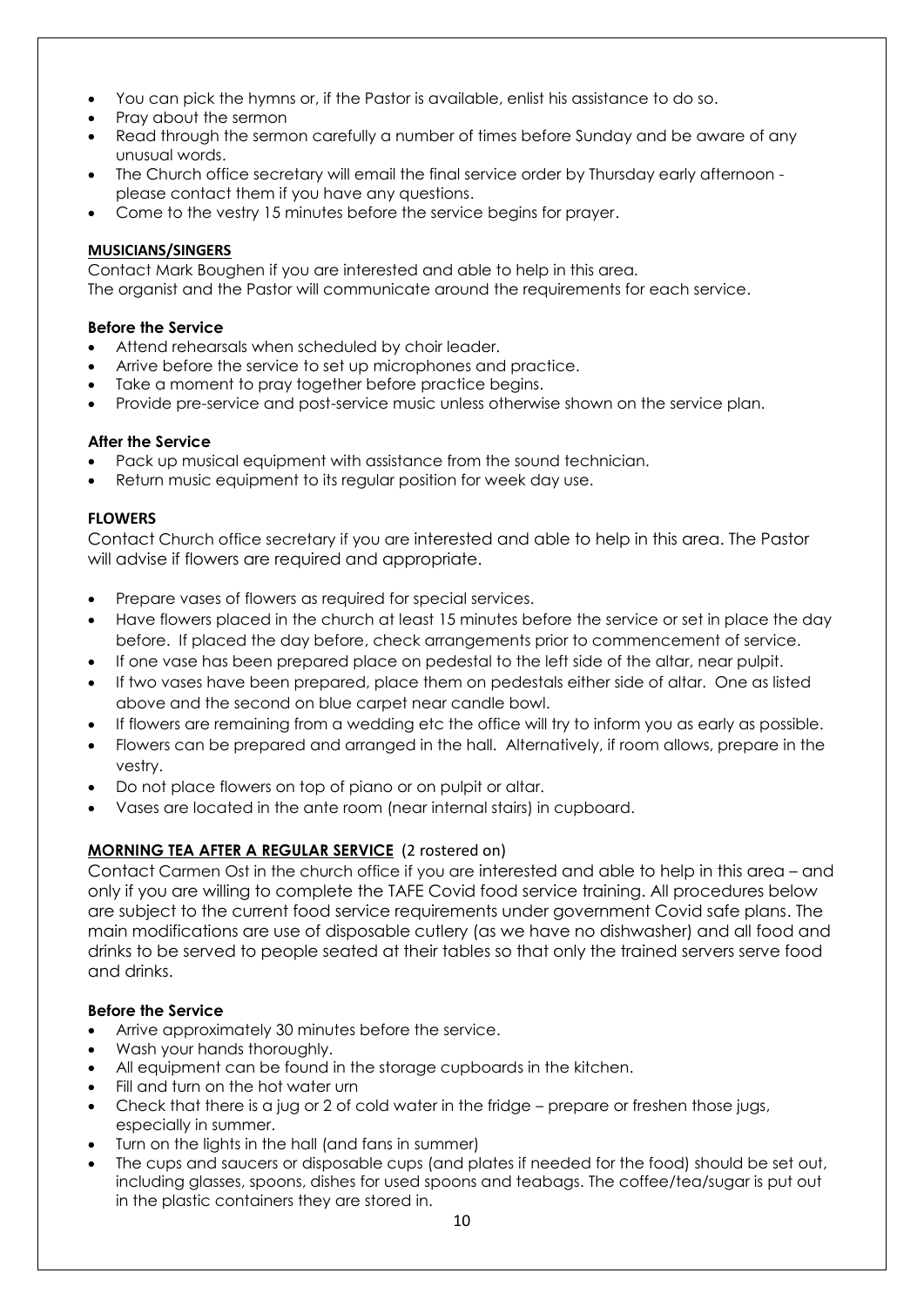- Serviettes are available in the drawers to the left of the hall cupboards.
- You will be rostered on with another person so that you can liaise with them about sharing the provision of some food for morning tea. There are usually back up biscuits and crackers in the grocery cupboard (on the far right top of the hall cupboards). Check whether these need replenishing from time to time.
- Please bring milk and check whether the back up long life milk is available and still current.
- Numbers staying for morning tea vary. You can expect about 20 people as an average. The food can be set out at this point or after the service. There is an oven and also a microwave to heat food. Remember there are likely to be children – very hot food should be kept away from the edge of the table.
- This is not lunch! Large amounts, homemade or fancy food are not expected. Whatever you feel comfortable providing will be appreciated. Talk to the person you are rostered on with about variety and amount.
- There are signs in the drawer to the far right of the hall cupboards for gluten free, vegetarian, lactose free food if you bring any. There are people in the congregation who require gluten free food – we try to cater for them at a morning tea.
- A few tables of 4 and a long table is the usual set up, but feel free to be imaginative! The goal is a time of comfortable fellowship over a cup of tea – this can be achieved with a variety of table set ups. Table cloths are not necessary except for the serving tables – there are 2 long tables set up near the urn with plastic table cloths for easy cleaning.

#### **After the Service**

- Leave the church during the last hymn to arrive in the hall to make final preparations before people arrive.
- Wash your hands thoroughly
- Double check that there are serving implements for all food to ensure the food is not handled.
- In more normal times, everyone helps themselves but to comply with Covid requirements, those rostered on will serve the food and drinks. All attendees are to remain seated.
- Wash up and return equipment to storage cupboard. You will often have a few people around who will help out with clearing the dishes and washing up and drying. 'Crockery' is disposable to comply with Covid requirements as there is no dishwasher
- Morning tea roster usually lasts for about an hour after the service, depending on numbers.
- The Pastor may have an informal announcement to share; there may be a birthday song to sing; there will be lots of conversation!
- Clean and wipe all bench areas and wipe the tables and the sink. Put the chairs and tables back to the sides of the hall.
- Report any consumables that are running low e.g: tea, coffee sugar etc. to the Church office secretary.
- Turn off the urn, the lights, stove and the fans before you leave
- Confirm that there is someone with a key to lock up the hall before you leave.

Note: Congregational and special celebration lunches are a big affair at St Andrews! If you are the creative chef type or the creative indoor decorator type, have we got a job for you! This is an ad hoc agile team (many hands make light work). This may be the ideal way to become involved if a regular rostered role does not suit you but you can commit some time on an ad hoc basis. Register your interest.

#### <span id="page-10-0"></span>**MONEY COUNTERS** (2)

Contact the Treasurer if you are interested and able to help in this area.

#### **Before the Service**

Check that the collection basket is in place at the rear of the church

#### **After the Service**

Always ensure a second person is with you.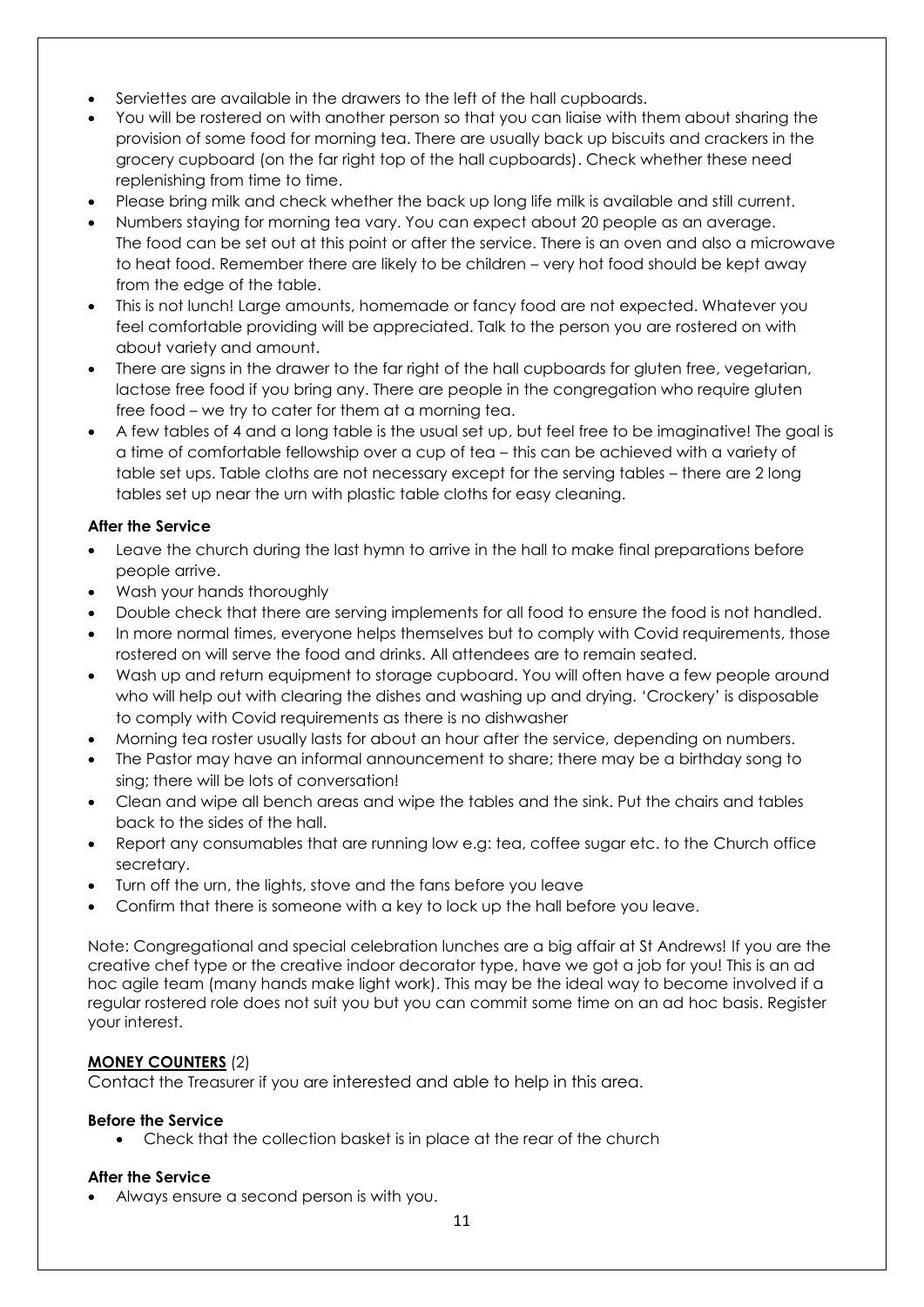- Collect money from altar/narthex and count it together in the vestry.
- Consult the ushers about numbers unless the information is already in the collection basket
- Record the following in the receipt and attendance books provided in the cupboard under the sink in the vestry kitchen and attendance books:
	- o Total offering received.
	- o Total attendance and communicant numbers. \* (\*As given by ushers)
	- o Total numbers of adults present. \*
	- o Total number of children under 16 present. \*
- Put money and receipt in the safe beside the altar or give to Treasurer for banking.

#### <span id="page-11-0"></span>**BANKER** (1)

The Treasurer is responsible for the banking.

#### **After the Service**

 Collect offering money from the collection counters and ensure that money is deposited into the church account. Record deposit in the 'Green Book' and reconcile deposits at the end of each month in preparation for Church Council Treasurer's Report.

### <span id="page-11-1"></span>**C. Volunteer Opportunities Beyond Sunday Services**

#### <span id="page-11-2"></span>**CHURCH COUNCIL MEMBER**

Contact our Chair if you are interested and able to help in this area.

The main role for team members is to ensure that the mission, vision and ministry of the congregation takes place.

Roles and responsibilities for members and office bearers are clearly set out in the 'LCA Governance Handbook for Parishes and Congregations' available at the Church Office.

All Church Council members and office bearers will undertake the governance training. Office Bearers will undertake the additional modules for Chair, Secretary and Treasurer as required.

#### <span id="page-11-3"></span>**PASTORAL CARE TEAM**

Contact the Pastor if you are interested and able to help in this area.

The main role for team members is to ensure that appropriate pastoral care takes place. Including:

- Demonstrate a compassionate and caring heart for others.
- Support Pastor and his family.
- Follow up church members with phone calls and/or visits.
- Assist visitors in getting to know regular members.
- Ensure that new people are integrated into congregation life.
- Make congregation members aware of the special needs of those who require practical help eg transport, house and yard cleaning etc.
- Inform Pastor of any health or individual member concerns if he/she is unaware.
- Make sure appropriate follow up occurs as required.
- Regularly pray for the people you are working with.
- Ensure that accurate records, if applicable, are maintained. Respect confidentiality.
- Attend regular, preferably, bi-monthly meetings with Pastor.
- Undertake Professional Standards Core Training.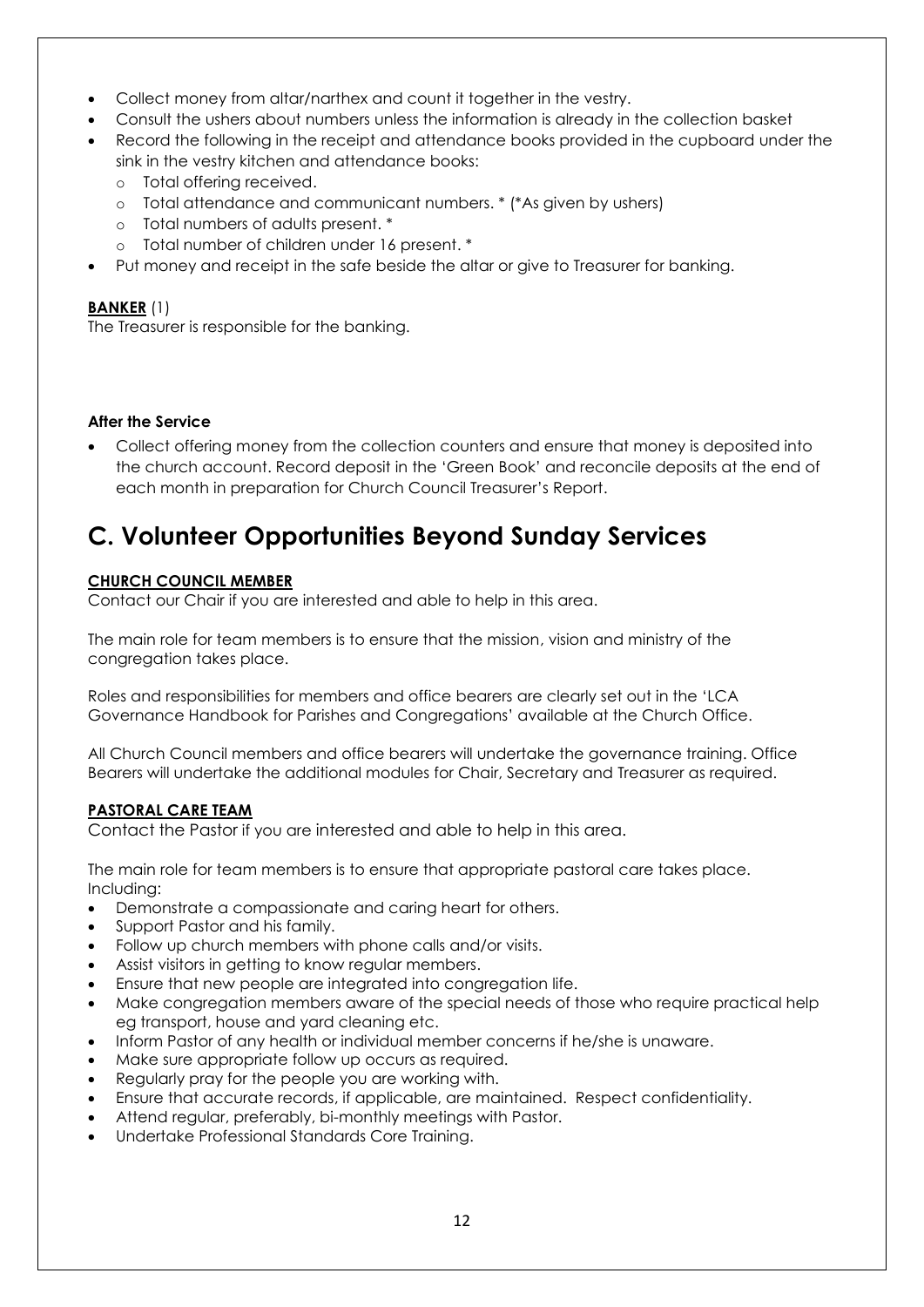#### <span id="page-12-0"></span>**WINE AND WORD LEADER**

Wine and Word is a regular group meeting of interested members where a study selected by attendees is led by the Pastor.

Contact the current Wine and Word leader if you are interested and able to help in this area.

The main role for Wine and Word leader is to facilitate the effectiveness of meetings. Including:

- Demonstrate a welcoming, open, hospitable heart.
- Know and understand the purpose of Wine and Word.
- Promote and/or invite people to participate in the group.
- Pray about and facilitate planning, meetings, studies, discussions, activities etc.
- Involve group members in planning and decisions about venues, meetings, topics, discussion materials, activities and in caring for one another.
- Cultivate a safe and welcoming environment where people can grow in relationship with others and with Jesus Christ.
- Make members feel valued and accepted.
- Create opportunities/activities that enrich discussions and prayer times.
- Nurture community, loving relationships and fun activities within the group.

#### <span id="page-12-1"></span>**CHILDREN'S MINISTRY LEADER/HELPER**

Contact the Church office secretary if you are interested and able to help in this area.

The main role is to nurture the spiritual lives of our children who are at the very beginning of their Christian journey. Including:

- Demonstrate appropriate skills and an affinity for teaching children.
- Teach or help teach a group of children weekly during term time.
- Commit to preparing well and carefully each week. Plan and prepare or help prepare relevant bible stories, activities, games, crafts etc as required.
- Meet with the Pastor or Worship Committee as required to ensure that the programme of materials and content are approved by the Pastor
- Demonstrate the ability to pass on biblical knowledge and share your own faith journey with children.
- Model Christ's love so children will see Jesus in you.
- Cultivate a fun, safe and welcoming environment where children can grow in relationship with others and with Jesus Christ.
- Know the children in your group, the types of learners they are and any issues they might be struggling with. Assist children that may provide challenges.
- Build a relationship with the children and let them know you as a Christian.
- Pray regularly for your children.
- Ensure the safety of children in the group.
- Ensure that accurate records are maintained.
- Have a current 'Blue Card' (state based child protection requirement), undertake Professional Standards Core, Working With Children and Youth Team Member and Safe Guarding Children – Child Protection Training.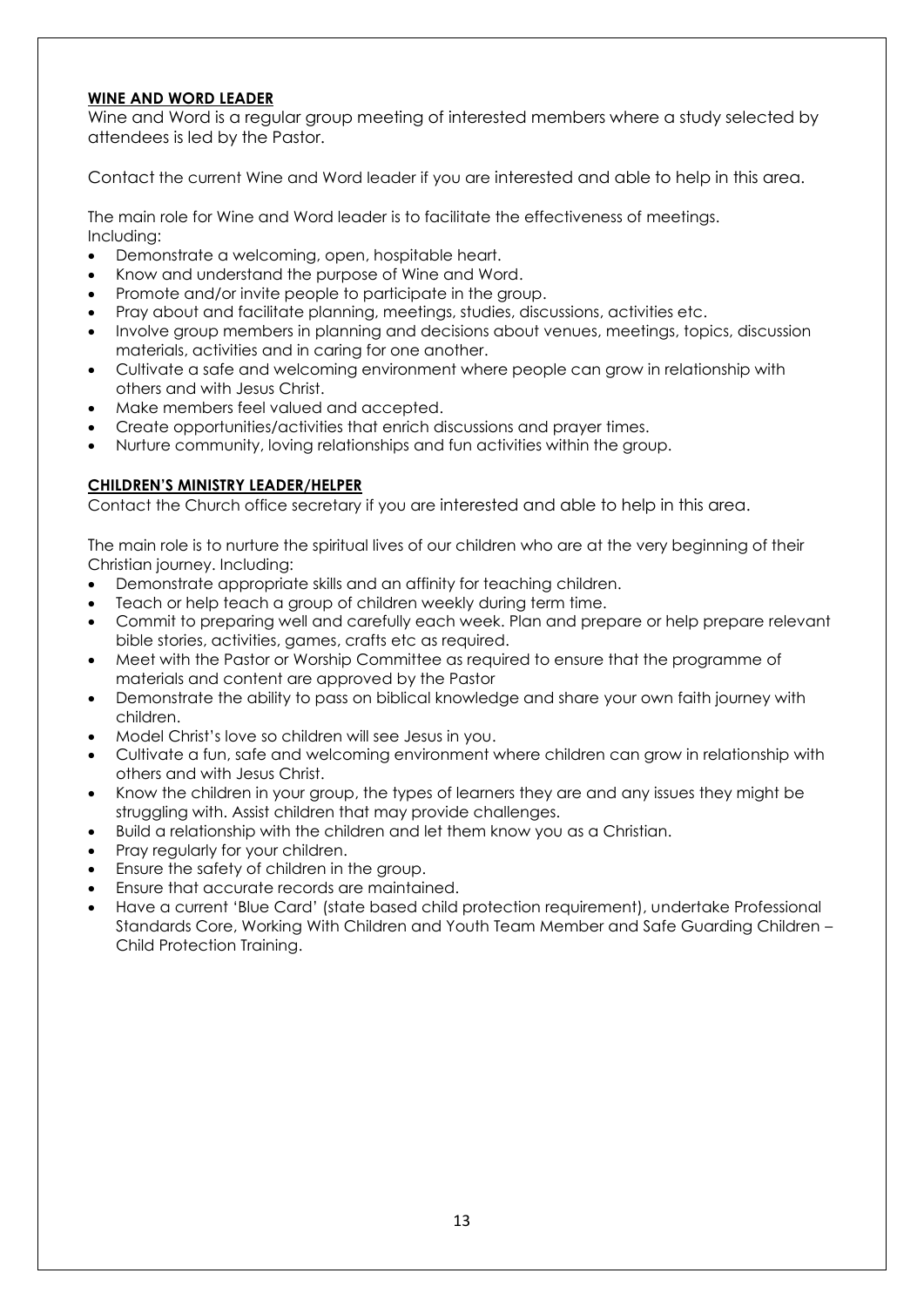### **Appendix 1**

### **Checklist for ushers**

- <span id="page-13-0"></span>□ Garage doors opened and have sensors covered
- $\Box$  Boom gate is up with shelf blocking the sensor
- $\Box$  St Andrew's car parking sign is out
- □ Windows open
- □ Fans and Lights on
- $\Box$  Check prayer bowl (when it is being used)
	- o Any melted wax to be sifted out
	- $\circ$  An appropriate image is drawn in the sand, usually a cross
	- o Fresh votive candles are topped up
	- o Prayer candle lit
- □ Pascal Candle lit
- □ Check altar candles, do they need trimming or replacing?
- $\Box$  Lectionary turned to the right page
- $\Box$  Lector and pulpit colours correct (see roster)
- □ Service orders put on the front pew for Pastor and Assistant/s
- $\Box$  Water glass on the alter and pulpit for pastor
- $\Box$  Bottle of water in the narthex
- $\Box$  Service orders ready to hand out
- □ Amp turned on
- □ Head phones for hearing impaired, system on
- $\Box$  Front door open and ready to greet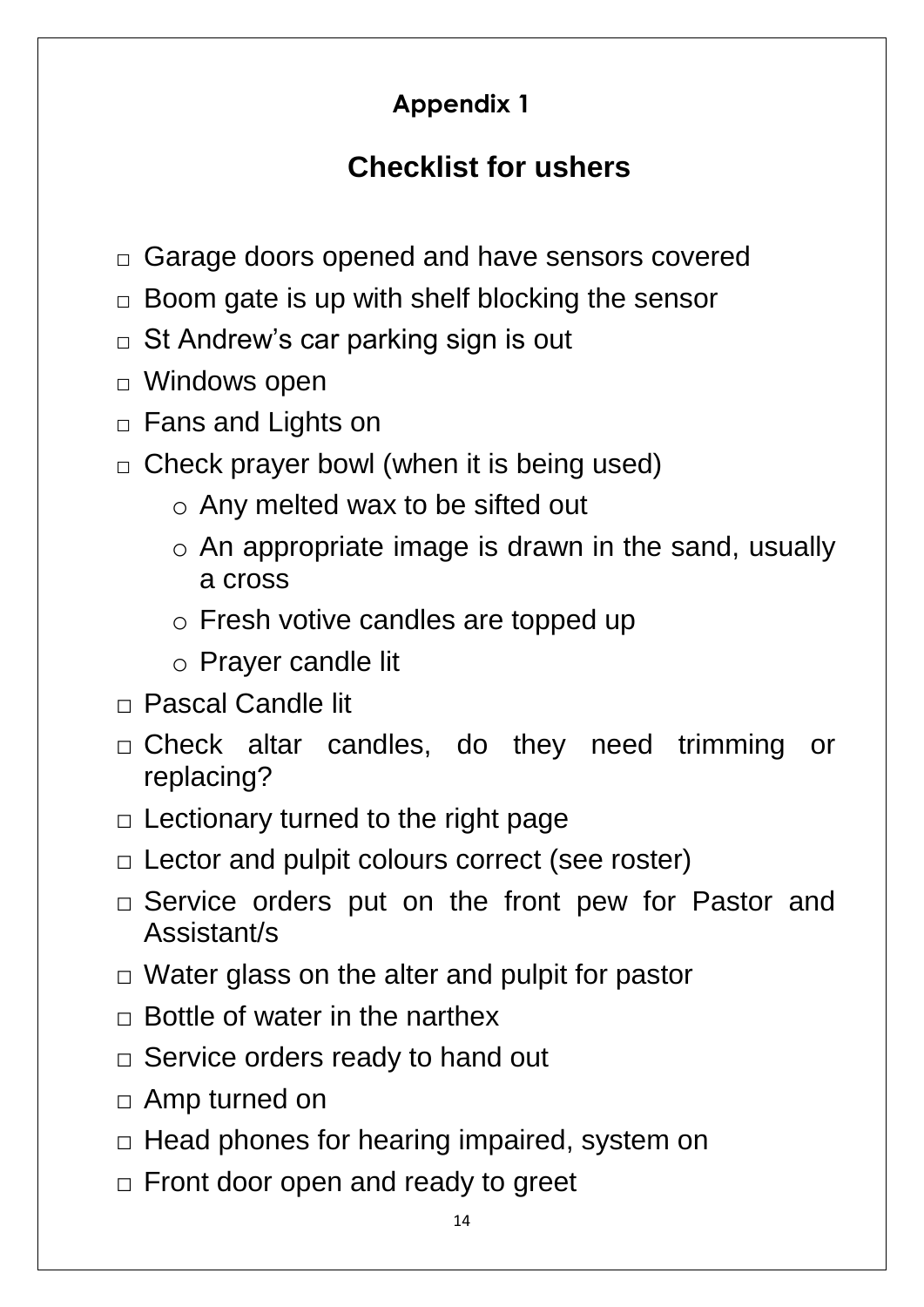Covid Checklist

- $\Box$  Wipe down backs of pews with anti-bacterial wipes
- $\Box$  Wipe down external hand rails (ramp and stairs)
- $\Box$  Have thermometer out and ready to go
	- o New batteries are in the cupboard if needed.
	- o Ensure thermometer is on correct setting (Adult, child and surface temp) check graphic on the screen to confirm
	- o Thermometer must be 3-5cm from person's forehead
	- o Thermometer does not react well to ambient temperature changes (if outside is significantly different from inside temperature, it is best to stay inside as it takes up to half an hour to acclimatize.)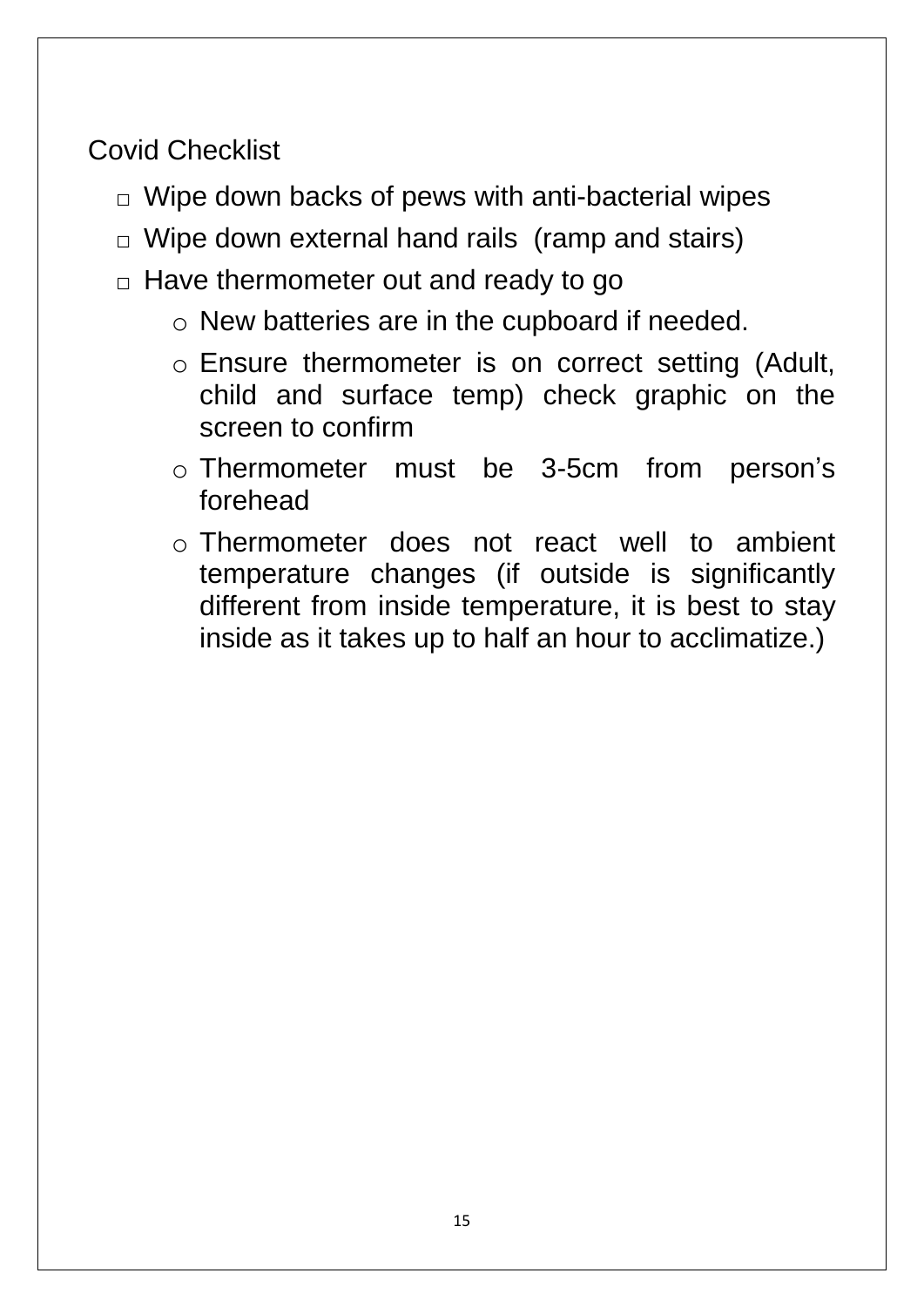### **Appendix 2**

### <span id="page-15-1"></span><span id="page-15-0"></span>**St Andrews Lutheran Church Brisbane City Volunteer Expression of Interest**

| I am interested in more information or would like to volunteer in the following area/s.<br>(Please tick the relevant box or boxes; $# =$ elected at AGM) |                                                                                  |  |
|----------------------------------------------------------------------------------------------------------------------------------------------------------|----------------------------------------------------------------------------------|--|
| $\Box$                                                                                                                                                   | Assistant in Church office                                                       |  |
| $\Box$                                                                                                                                                   | Church Cleaning                                                                  |  |
| □                                                                                                                                                        | Steward/Usher                                                                    |  |
| □                                                                                                                                                        | Covid warden                                                                     |  |
| □                                                                                                                                                        | Communion Assistant                                                              |  |
| □                                                                                                                                                        | Pastoral Assistant/Pastoral Care Team #                                          |  |
| □                                                                                                                                                        | Lay Reader #                                                                     |  |
| □                                                                                                                                                        | Lector                                                                           |  |
| □                                                                                                                                                        | Musician                                                                         |  |
| □                                                                                                                                                        | Choir                                                                            |  |
| □                                                                                                                                                        | Cantor/Psalmist                                                                  |  |
| □                                                                                                                                                        | <b>Flowers</b>                                                                   |  |
| ⊔                                                                                                                                                        | Morning tea                                                                      |  |
| □                                                                                                                                                        | Money Counter and/or Banker                                                      |  |
| $\Box$                                                                                                                                                   | Church Council Member #                                                          |  |
| ⊔                                                                                                                                                        | Wine and Word                                                                    |  |
| □                                                                                                                                                        | Children's Ministry Leader/Helper                                                |  |
| □                                                                                                                                                        | I have a current 'Blue Card' (working with children) valid to __________________ |  |
| Why are you interested in this area/these areas?                                                                                                         |                                                                                  |  |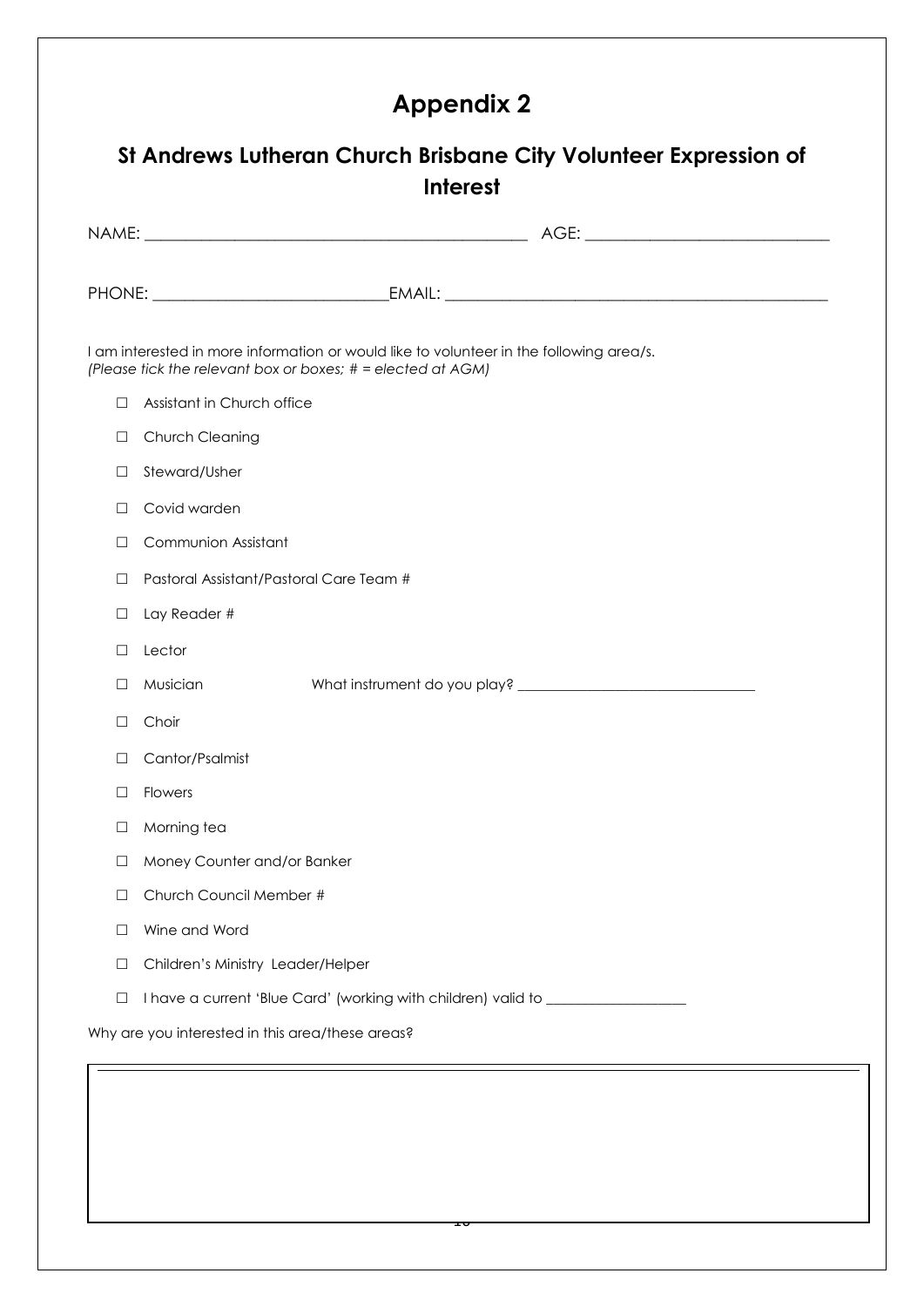### **Appendix 3**

St Andrews Lutheran Church Brisbane City Church Hall Layout

<span id="page-16-1"></span><span id="page-16-0"></span>